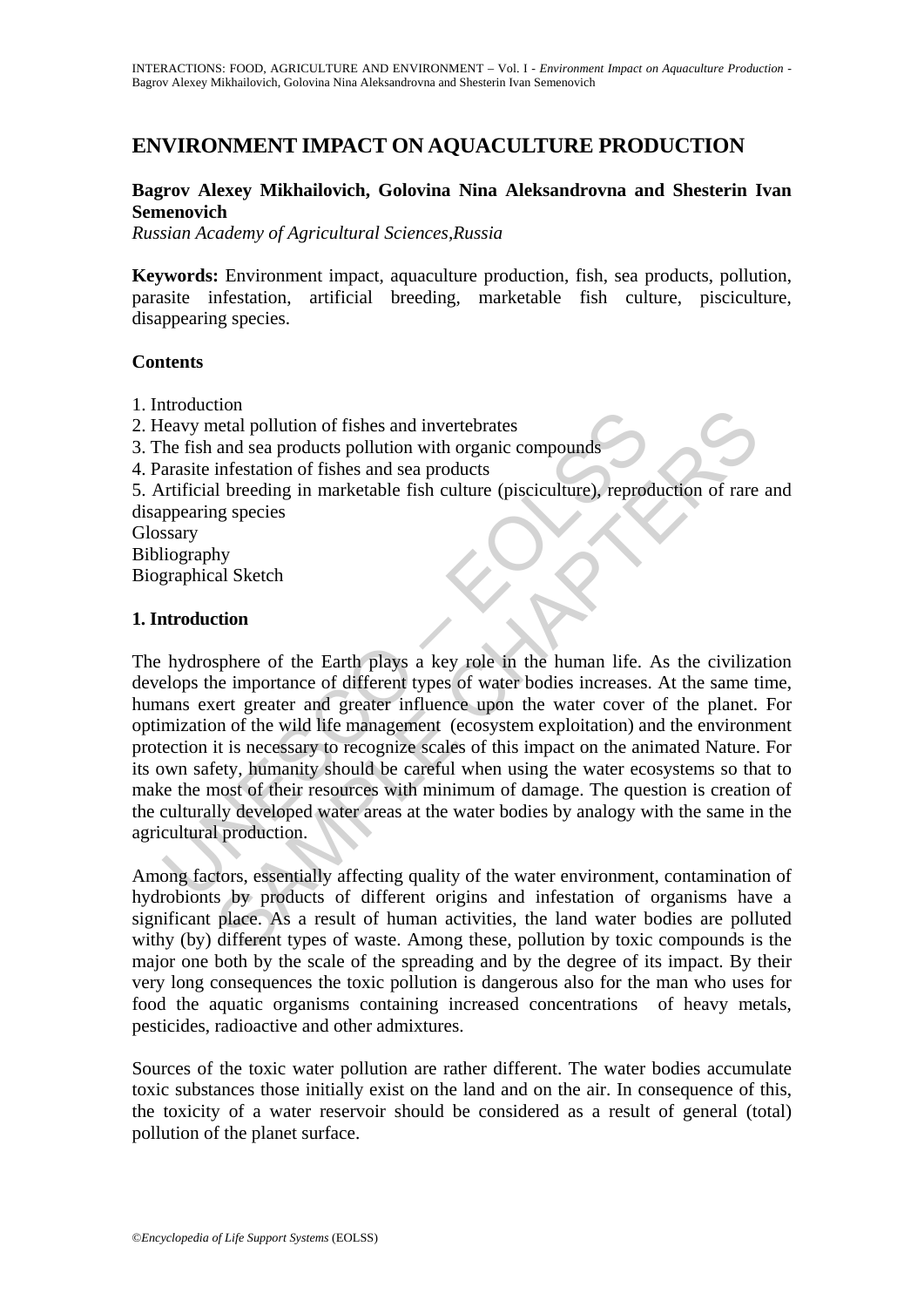Pollutant impacts on the hydrobionts are rather different too. Besides acute poisoning, the toxicants, even in their concentrations, cause a number of feeding and growth disturbances in the invertebrates and fishes, the disorders of their behavior and migrations, reduction of tolerance for deceases. The permanent pollution of water and bottom sediments by the persistent toxicants leads to their accumulation in an organism that results in the pathologic changing in the internals, gills, and reproductive system.

Many toxic substances have a genotoxic effect in relation to the hydrobionts and cause in them dangerous biological consequences. From data on medical genetics, for the last decades occurrence of hereditary pathologies, caused by the mutagenes of external environment, drastically increased; this is a real threat for genofonds of human-beings, fauna, and flora.

mendous diversity of species, related to not only different classes<br>so of fauna, is integrated by the same biotic feature that is parasitinisms who uses other living organisms, in the given case hydr<br>source of nutrition, a is diversity of species, related to not only different classes but also to var<br>una, is integrated by the same biotic feature that is parasites, i.e. such li<br>who uses other living organisms, in the given case hydrobionts, a Tremendous diversity of species, related to not only different classes but also to various types of fauna, is integrated by the same biotic feature that is parasites, i.e. such living organisms who uses other living organisms, in the given case hydrobionts, as habitat and source of nutrition, and, under certain conditions, they harm them and even cause their death. It is known that, up to the present, not more than 25% of actually existing parasites are described. Especially, the marine organisms are poorly studied. In this connection, studying of the parasite fauna, revealing of particularly dangerous species of parasites, estimating (assessment) of their pathogenecity, elucidating of the basic ways of formation of the natural locuses, the parasite biological characteristics and life cycles, choosing of the main ecological factors controlling their numbers (numerosity) present the theoretical basis for solution of actual applied problems.

The present review contains information on the most dangerous and widely distributed toxic substances, infestation of fishes and other aquaculture products, as well as on the place and role of artificial reproduction of the hydrobionts at the current stage of the civilization development.

## **2. Heavy metal pollution of fishes and invertebrates**

The water bodies always contain small quantities of heavy metals (zinc, copper, mercury, cadmium, cobalt, chrome, iron, manganese, and arsenic). On the average, the metal concentrations are higher in the river water than that in the sea water because in the sea the metals are adsorbed by colloids, organic substances as the sea water is more rich with metals.

The natural source of the metal ingress (income) into the water environment are rocks. Presently, the levels of metal ingress from the anthropogenic and natural sources are comparable. For example, in the global scale, the annual increment of the lead concentration makes up value of the order of  $6.7 \cdot 10^{-7}$  mg/l. Such rate of growth does not make a serious threat for the World ocean ecosystem. The real threat is brought by local pollutions. Comparison of the metal concentrations in waters of a number of water bodies and the biologically efficient concentrations shows that the particular metals are already contained in natural water reservoirs in the concentrations capable to cause one or another biological effect. This is noticed in the water bodies that receive the wastes of big cities and industrial centers, pulp and papers mills, and metallurgical works. Thus,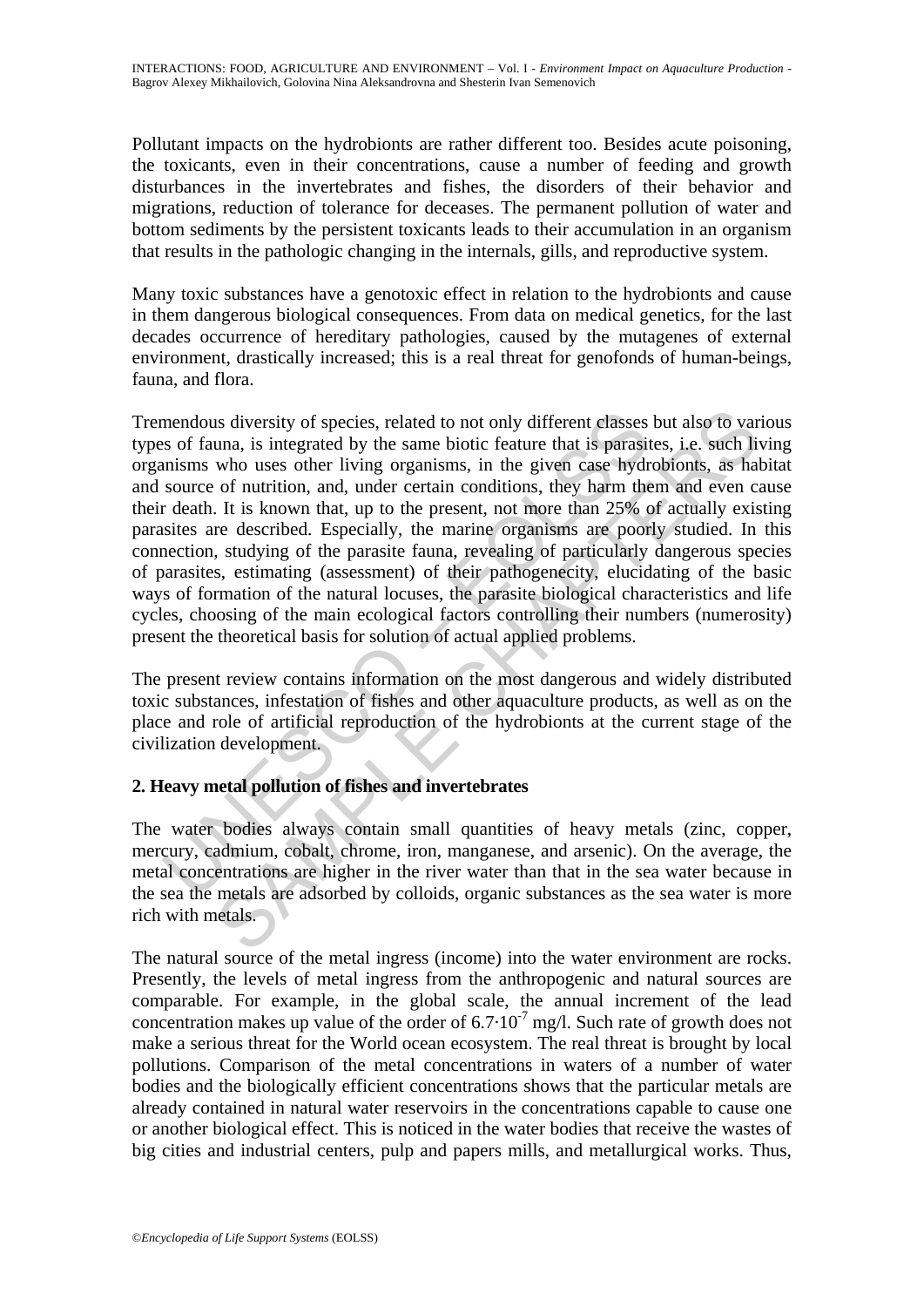for example, in muscles of the bream (*Abramis*) from the river Severnay Dvina, i.e. in the zone affected by the wastes of the Arkhangelsk pulp and paper mill (PPM) the mercury concentration exceeds the allowable norm.

Among the water bodies of Karelia, the Lakes Onega and Ladoga, and Vychozero, and the Toma and Yanis-Ioki rivers are exposed to the greatest pollution from PPM. As a result of this, the catches of valuable fish species have been drastically decreased.

In the Azov-Black Sea basin, the regular active sources of heavy metal pollution of the sea aquatories are sites where the ground excavated at deepening of the bottom is discharged. This results in silting of the spawning grounds (breeding bottom); exceeding of the MACs (maximum allowable concentrations) of heavy metals and other pollutants by tens and hundreds of times is observed in the water.

On the average, the high yearly levels of concentration of the heavy metals and other toxicants are observed in the lower course of the river Don; sometimes, this results in the mass death of fishes, especially in periods when the water temperature rises.

In the river Volga delta (mouth), pollution of the bottom sediments, water, and fishes by the toxic substances results in the development of oncologic diseases in fishes.

In the river Moskva, within the city boundaries and downstream, the metal content levels (zinc, lead, cadmium) exceed the sanitary standards by factor two or three. A great number of anomalies and deformities in the fishes is reported; and this number increases downstream. Disturbances in structures of cranium, organs of sight, gills (fins) as well as disorders of internals (especially, of liver) occur the most frequently.

the average, the high yearly levels of concentration of the heaver<br>cants are observed in the lower course of the river Don; sometimass death of fishes, especially in periods when the water tempere<br>ne river Volga delta (mou by calculate states of a mass of societies in the water.<br>
Frage, the high yearly levels of concentration of the heavy metals and c<br>
re observed in the lower course of the river Don; sometimes, this result<br>
each of fishes, By the example of the Kuibyshevskii water reservoir, the irregularity of the metal accumulation both by different organs of the same fish species and by individuals of different species belonging to different levels of the trophic chain: sabrefish (planktonfeeder) (*Pelecus cultratus*), bream (*Abramis*), and roach (benthos-feeder) (*Rutilus rutilus*), perch (mixed feeding) (*Perca fluviatilis*), zander (*Stizostedion lucioperca*), and pike (predators) (*Esox lucius*), is shown. Minimum quantity of manganese is contained in muscles and gills of the sabrefish and roach, that of copper is contained in the bream muscles. The skins of bream and pike contain a minimum amount of zinc, and a minimum quantity of lead is contained in muscles of sabrefish, roach, and bream, and in the bream liver.

Analysis of fishes from the river Oka basin has revealed irregularity of the metal distribution in the fish organs. In all species, except the bream and white-eyed bream (*Abramis sapa*), copper was absent in the muscles while in the liver of silver bream (*Blicca bjorkna*) its content exceeded allowable amount by 1.3 times, and in the livers of bream, sabrefish, and white-eyed bream its level exceeded by a factor of 3.1, 5.5,and 17.8, respectively. Spawn of silver bream and white-eyed bream contained the significant amount of copper.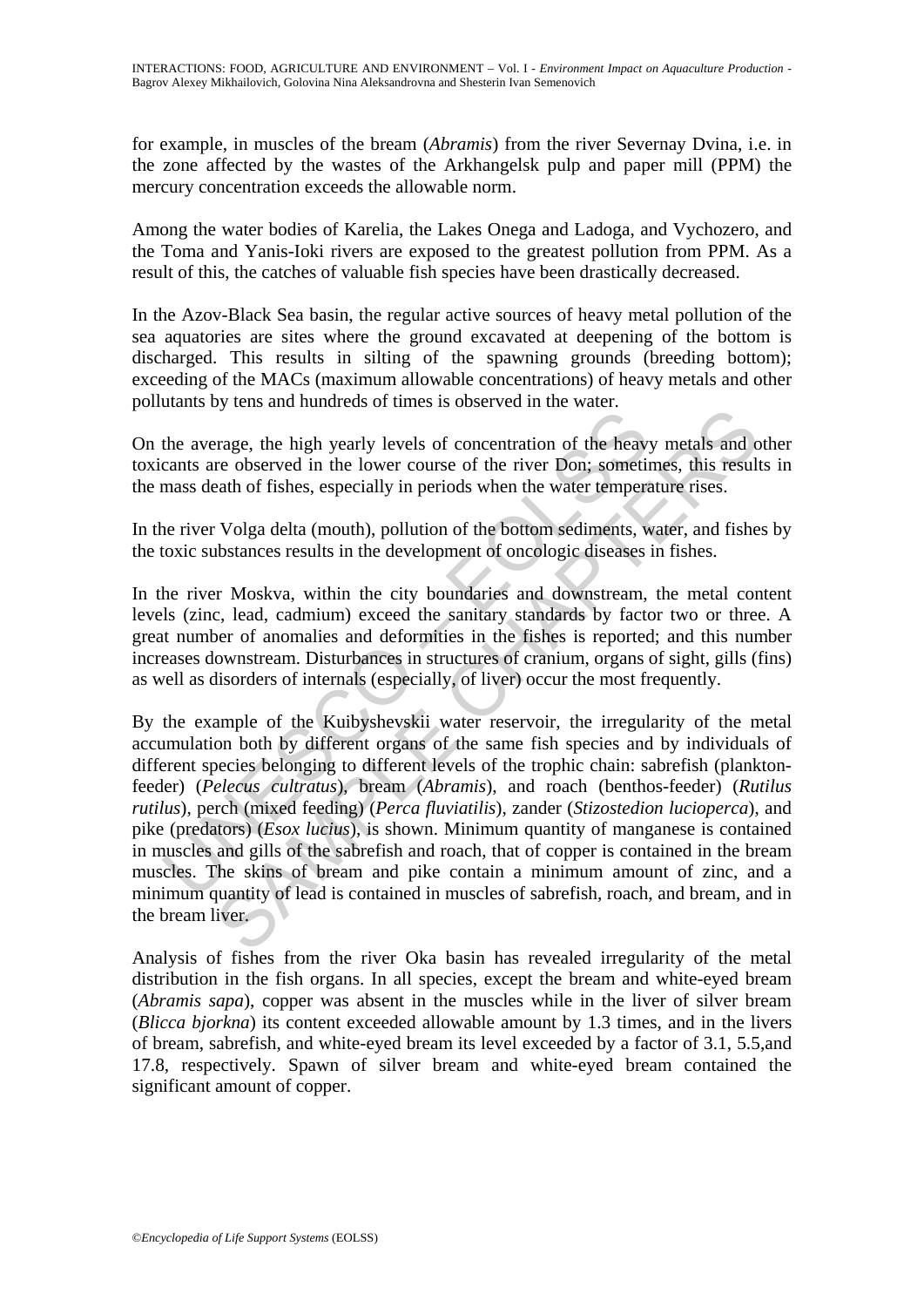Unlike the organic substances which in time are utilized in the water body, the metal compounds conserve toxicity practically for infinite time since during their transformation a basic component of the compound, i.e. metal, does not change.

The metal toxicity is determined by many factors: concentration and duration of action, ambient temperature, oxygen content in water, pH, hardness of the water, presence of complex of formers, etc. Rise of the water temperature, deficit of oxygen, decrease of pH, and the hardness usually enhance the metal toxicity for hydrobionts. Simultaneous presence of organic compounds or metal in water does different effect on the metal toxicity.

Coefficients of the metal accumulation by hydrobionts, calculated in relation to levels of their concentration in the water, are highly different for organisms of different taxonomic status, for different organs and metals. Basically, the values vary within a range from few tens to tens of thousands.

The metals get into the hydrobiont organisms mainly together with food. In fishes, the metals can come by a way of mechanical capture of suspended particles of hydroxides in gills, by a way of hemosorption of ions on the mucous membrane.

With respect to decreasing of toxicity for the hydrobionts, the metals are arranged in the following order: Hg>Cd=Cu>Zn>Pb>Co>Cr>Mn=Fe>Sn.

momic status, for different organs and metals. Basically, the va<br>ge from few tens to tens of thousands.<br>metals get into the hydrobiont organisms mainly together with alls<br>an come by a way of mechanical capture of suspended status, for different organs and metals. Basically, the values vary with<br>status, for different organs and metals. Basically, the values vary with<br>few tens to tens of thousands.<br>Set into the hydrobiont organisms mainly tog Criteria of the water quality for the heavy metals are not the same in different countries. Thus, the limiting concentration of copper makes up o.002-0.004 mg/l in Canada, 0.0003-0.005 mg/l in Sweden, 0/006-0/021 mg/l in the USA, and 0/001-0/005 mg/l in Russia. The tendency to increasing of the metal average concentrations in fishes from inland seas as compared with the ocean species is noticed. The average mercury concentrations in muscles of fishes from the Baltic, Black, and Caspian seas are higher in 2-4 times than in the oceanic piscifauna. We noted similar differences for lead and cadmium, though those were smaller in values.

This agrees with general process of increasing of the level of the sea domain pollution when moving from the open ocean to the neritic zone and inland seas. However, one cannot exclude also a possibility of increasing of the heavy metal concentrations in the water, fishes of the inland seas, and in coastal waters due to natural processes, mainly, terrigenous runoff (river water influx, abrasion of shores, a.o.).

Increase of the lead concentration in marine and catadromous fishes as compared with the oceanic species is always certain while for the cadmium such dependence is not always observed.

The mercury accumulation in large oceanic predatory fishes (tuna (*Thunnus*), shark, swordfish (*Xiphias*), and mammals) is by the order and more higher than in other representatives of the piscifauna. In this case, the irreversible accumulation of natural mercury in the predatory fishes takes place through the food chain.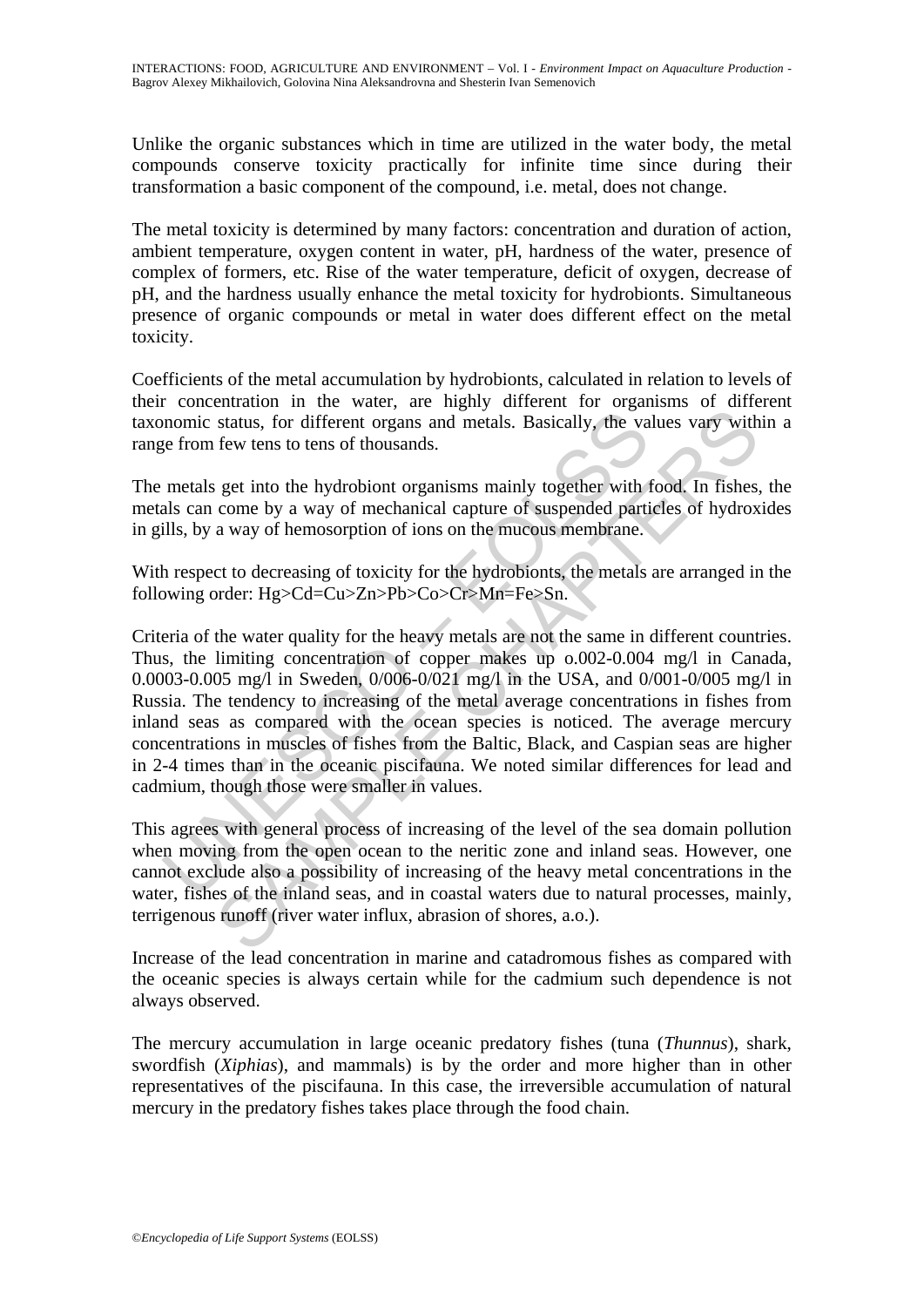The lead and cadmium are the most accumulated in the coating and bone structures of fishes.

The mercury is more concentrated in muscles and livers that is connected with the mercury property to create the strong complexes with the functional groups of proteins. This results in creation of stable mercury-organic complexes with high capability of the bioaccumulation. These compounds are slowly removed from the animal organisms. Cases of mass poisoning of people and animals are known in Japan, Iraq, Pakistan, and Guatemala (Minimata's disease).

The mercury content in the sea invertebrates is usually smaller than that in fishes. For example, the average concentration of mercury in muscles of 41 species of commercial (food) fishes in the North Atlantic shelf amounted to 0.154 mg/l while in the soft tissues of mollusks and invertebrates this did not exceed 0.1 mg/l. Similar data are typical fro the Northern and Baltic seas and bays of Australia.

nollusks and invertebrates this did not exceed 0.1 mg/l. Similar Northern and Baltic seas and bays of Australia.<br>
Northern and Baltic seas and bays of Australia.<br>
In respect to changing in the species sensitivity by the ex is and invertebrates this did not exceed 0.1 mg/l. Similar data are typical<br>in and Baltic seas and bays of Australia.<br>The mand Baltic seas and bays of Australia.<br>ect to changing in the species sensitivity by the example of With respect to changing in the species sensitivity by the example of mercury, the hydrobionts are arranged in the following order: bacteria, crustacea, algae, fishes, mollusks, insect larvae. For the first time, the information on the high mercury content in fishes, i.e. up to 7 mg/l of raw mass, was obtained in the USA in the middle of 1970s when studying the water bodies in the South Carolina state. Increase of the mercury content in fishes was revealed both in the Finnish water bodies and in those of North America. By the late 1980s, in Sweden the toxicant concentrations in fishes higher the standards were found in ten thousand lakes. One of causes of this is decreasing of the water pH that increases biological accessibility of mercury.

Under the metal effect, a sensitive indicator is fecundity and productivity of hydrobionts.

The water hardness plays a key role in manifestation of the metal toxicity. For the most of fish species, increased water hardness reduces the metal toxicity.

The metal toxicity depends also on a degree of the compound dissociations. Ions of the metals are toxic as well.

It is very actual and important to take into account in practice the synergetic and antagonistic effects of metals on the hydrobionts. Combinations of the heavy metals, such as copper and zinc, copper and cadmium, nickel and zinc, are synergetic. The compounds of metals with cyanides create the metal cyanide complexes whose toxicities are significantly lower than tyhose of the cuanides and salts of heavy metals apart.

The heavy metals have a high degree of accumulation. Many of them are accumulated through the food chain with the subsequent increasing. All this can intensify the metal effect both directly on the hydrobionts and on the man eating the sea products. The most various combinations of metals between themselves and also with the other ions and substances in the domestic and industrial wastes present a real and potential hazard for the water ecosystems. This problem needs to be thoroughly analyzed and studied.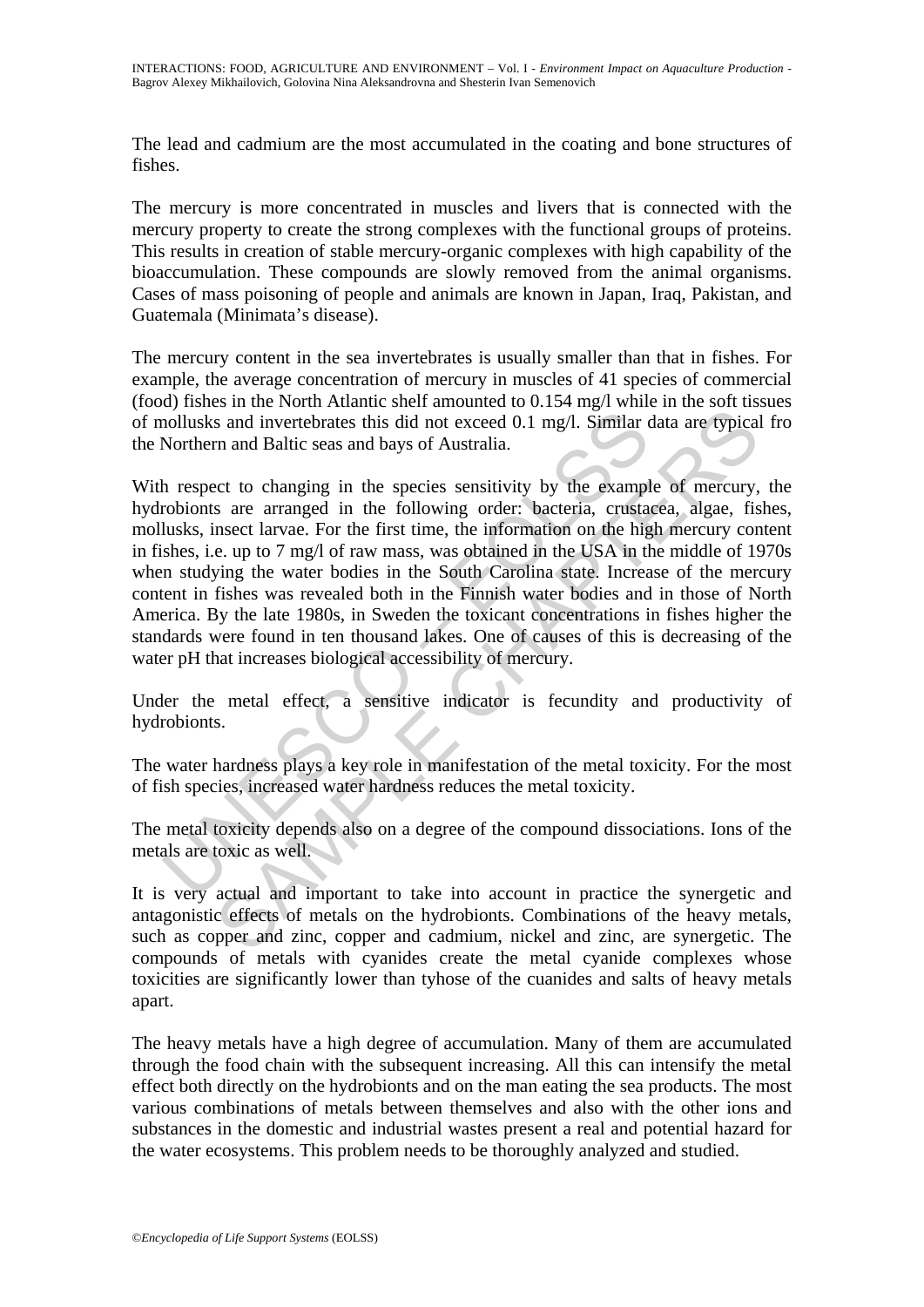- -
- -
- TO ACCESS ALL THE **19 PAGES** OF THIS CHAPTER, Visi[t: http://www.eolss.net/Eolss-sampleAllChapter.aspx](https://www.eolss.net/ebooklib/sc_cart.aspx?File=E4-24-04)

#### **Bibliography**

Awakura, T., On the Parasites and Parasitic Diseases of Salmonids Fish in Hokkaido, Scientific Reports of the Hokkaido Fish Hatchery, 1994, vol. 48, pp. 11-14.

Biological Basis of Fish Culture: Fish Parasites and Diseases (in Russian), Moscow, Nauka, 1984, 224 p.

Biological Basis of Mariculture, Ed. L.A. Dushkina, Moscow, VNIRO, 1998, 320 p. (Data on diseases of fishes being reared in the mariculture are summarized).

Dogel', V.A. General Parasitology, Leningrad, LGU, 1962, 462 p.

Freedman, B. Environmental Ecology, San Diego, 1989, 424 p.

Levi, E.M. et al., Oil Global Pollution Results of MARMOPP, the JGOSS Pilot Project on Marine Pollution Monitoring, 1981, pp. 20-24. (Space distribution of oil products in different zones of the World Ocean is analyzed).

Nikol'skii, G.V., Theory and Dynamics of Fish Stock, Moscow: Pischevaya Promyshlennost', 1974, 448 p.

Identification Key of Freshwater Fishes of USSR Fauna, in 4 volumes, Leningrad, Nauka, 1987-1987.

Perevoznikov, M.F. and Bogdanova E.A., Heavy Metals in Freshwater Ecosystems, St-Petersburg, 1999, 228 p. (Presents summarized data on distribution of heavy metals in different water bodies on the European part of Russia. Responses of hydrobionts to impact of toxicants are revealed).

kura, 1., On the Parasties and Parastic Diseases of Salmonds Fish in Hokka<br>e Hokkaido Fish Hatchery, 1994, vol. 48, pp. 11-14.<br>Bigical Basis of Fish Culture: Fish Parasites and Diseases (in Russian), Moscow<br>poical Basis of On the Parasites and Parasite Diseases of Salmonids Fish in Hokkaido, Scientific Responsible Correlation (Scientific Responsible Chapter States of Fish Culture: Fish Parasites and Diseases (in Russian), Moscow, Natka, 1984 Patin, S.A. Pollution Impact on Biological Resources of the World Ocean, Moscow, 1979, 304 p. (Given are own the author's studies of influence of different toxicants upon marine ecosystems. Materials of other authors, including foreign ones, are summarized).

Schapeklaus, W., Fich-krankheiten, Berlin, Academie-Verlag, 1979, 510 p. (Theory and practice of pond fish culture is presented in details).

#### **Biographical Sketches**

**Bagrov Alexei M.,** born in 1946, is a well-known pisciculturist of Russia, DrSc in biology, corresponding member of Russian Academy of Agriculture. He is leading specialist on the fish breeding and growing (rearing). For about 40 years, he deals with investigation of biology of objects of aquaculture and breeding of ecologically specialized fish species. Now he is the Director General of All-Russian Research Institute of Freshwater Fish Culture.

**Golovina Nina A**., DrSc in Biology. She is author of three patenet, two monographs, textbook "Ichtiopathology", and about 140 scientific papers. Her scientific interests include problems of the fish protection, general ichtiopathology, physiology, cell factors of immunity, etc. She is active participant of international scientific conferences and symposiums.

**Shesterin S.I.** was graduated in biological-pedospheric faculty of the Lomonosov Moscow State University in 1968 receiving the speciality "aquatic toxicology and sanitary hydrobiology". In 1972, he had finished the post-graduated course and defended the thesis devoted to inter-relation of plankton at the